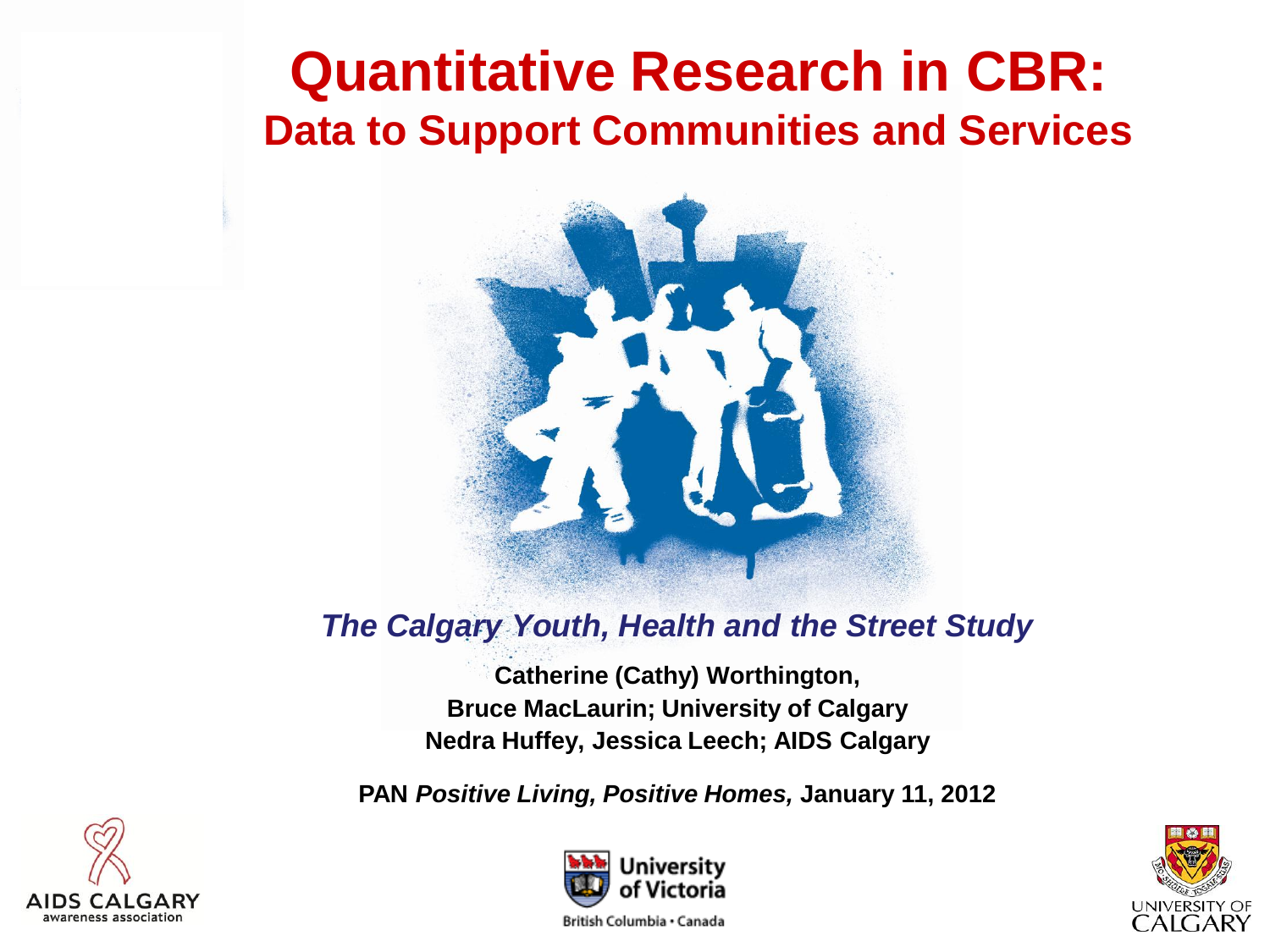

awareness association

## **Research Partners**

**University** Victoria

British Columbia · Canada

- AIDS Calgary (co-lead)
- Social Work, U of Calgary (co-lead)
- Boys and Girls Club of Calgary (Sidedoor, Safehouse, Avenue 15, Street-Teams, Marlborough Teen Resource Centre)
- The City of Calgary
- Alberta Alcohol and Drug Abuse Commission (AADAC)
- Calgary Health Region (Safeworks) **AIDS CALGARY**
- Wood's Homes (EXIT Community Outreach)
- John Howard Society
- The Alberta Youth Outreach Foundation
- Alberta Community Council on HIV (ACCH)
- Sexual and Reproductive Health Centre
- The Drop-Inn
- Bridging the Gap
- Canadian Red Cross

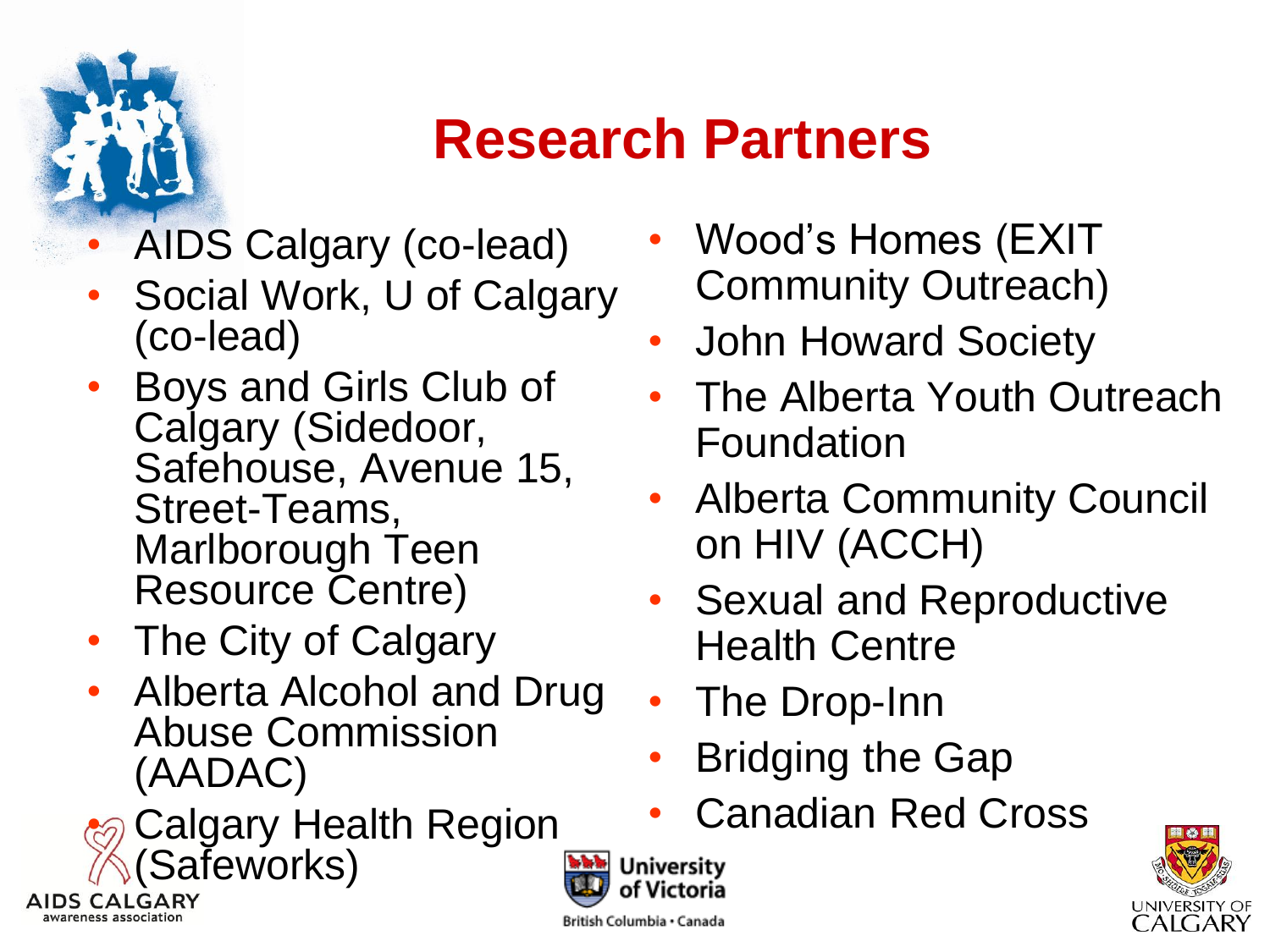## **Calgary** *Youth, Health and the Street* **Study – Community-Based Research**

- **Study initiated by community agencies, led by AIDS Calgary**
	- 3 years of community commitment prior to funding
	- Support of CIHR CBRF

#### • **2004-2005 – Start-up and research plan development**

– Survey finalized, pre-tested and pilot tested in collaboration with team of 13 youth/health agency representatives *and* youth with street experience; outreach worker research training; ethics approval

#### • **2005-2006 – Data collection and analysis**

- Trained street outreach workers collected 355 (+) anonymous surveys at a variety of locations (all city quadrants; indoor/outdoor gathering places; agency locations; and shelters)
- Trained outreach workers conducted in-depth interviews with 42 streetinvolved youth
- **2006 – Roundtables; Process evaluation**
	- 3 hour arts-based Roundtable with youth; 5 hour Roundtable with service providers
- **2007 – Dedicated period of KTE**  16 fact sheets, full report on-line







British Columbia · Canada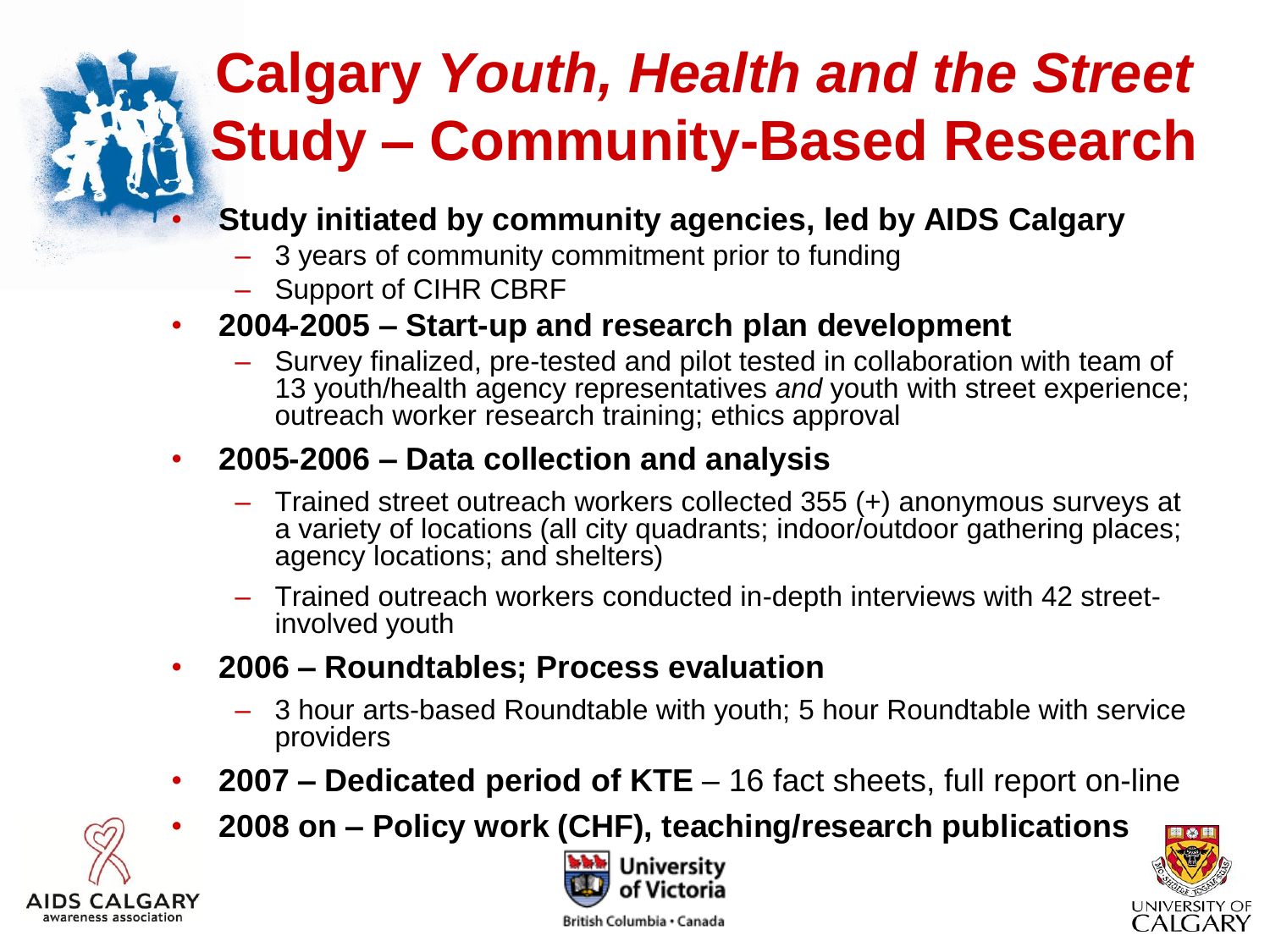

## **The** *Calgary Youth, Health and the Street* **Study**

## • **Study Aim**

– To provide information to improve services (prevention, safety, stabilization) for streetinvolved youth at all stages of street-life

## • **Study Goals**

- 1) Describe the spectrum of street-involved youth < 25 in Calgary and
	- explore the social, environmental, and institutional factors contributing to HIV and health risks, and service needs
- 2) Use this information for collaborative service planning





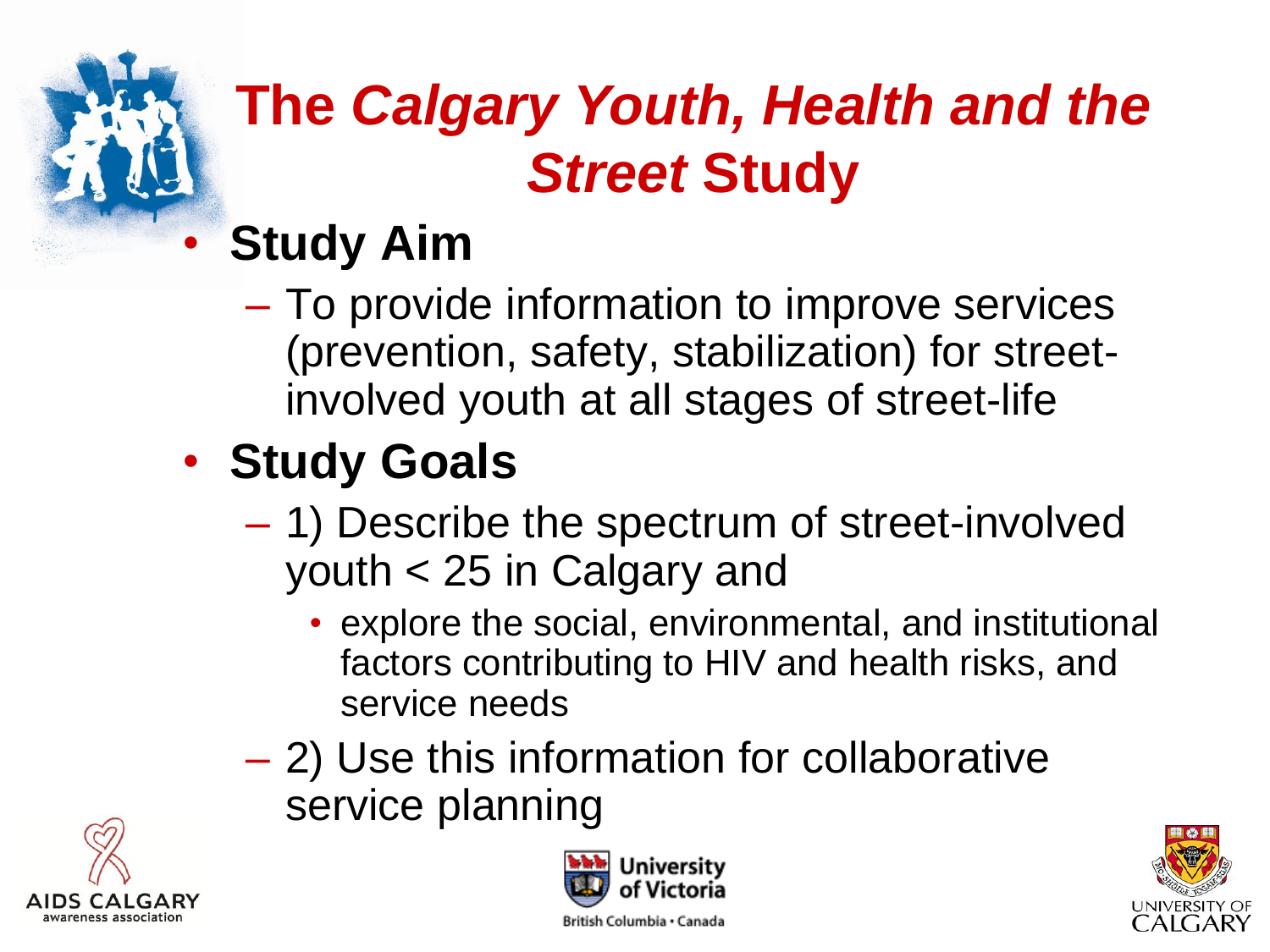#### **Determinants of Health for Street-Involved Youth Street Environmental Social Structure/ Identities Use (and Views) Risks of Street and**  • Age **Health Services**• Inadequate Shelter • Gender • Diet • Culture • Violence • Sexual Orientation **Health Outcomes** • Exploitation • Self-Perceived **Health** • (Respiratory **Resilience and the Street Cycle** infections) • STIs/**HIV** • (Overdose) **(Childhood) Experiences Street Experiences** • Pregnancy **& Systems Involvement** • Street groups (Activities, • (Hep B/C) • Family – Conflict, Income Sources) **Maltreatment** • Suicide • Substance Use • Physical/Mental Health • (Injury through • Sexual Activity, including Violence) • Education Prostitution and Survival /Obligatory Sex • Child Welfare • Isolation/Social Support • Juvenile Justice 551 <del>omversity</del> of Victoria AIDS CALGARY **UNIVERSIT** awareness association

British Columbia · Canada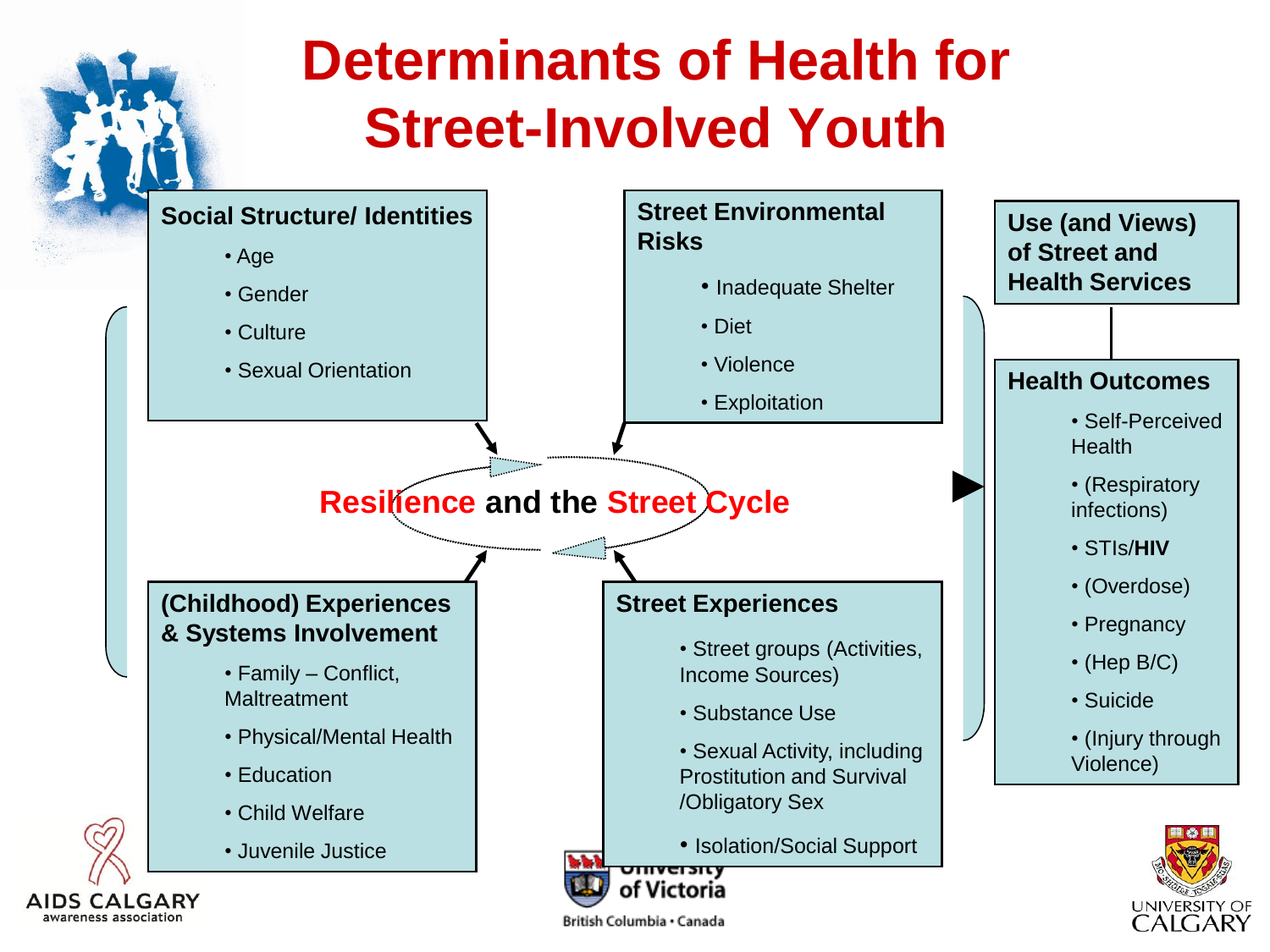## **Descriptive Findings – Some Highlights**

• **Sample (n=355) 61% male; 52% ≤ 19 years old; 26% Aboriginal**

- **46% currently lived on the street, 33% had lived on the street in the past, and 20% were street-involved but had not lived on the street**
- **Life experiences:**
	- High prevalence of child maltreatment witnessing domestic violence (54%), physical abuse (62%), sexual abuse (30%), neglect (42%), and emotional maltreatment (75%)
	- Almost 69% of street involved youth had been charged with a crime
	- 43% of youth reported mental health concerns, 38% had attempted suicide

#### • **Street experiences:**

- 76% experienced violence while on the streets
- 26% of youth were asked to exchange sex for food or shelter
- 54% of youth were asked to serve as a look out for the police during illegal activities
- 23% rated their health "fair" or "poor"
- 48% had been pregnant/gotten someone pregnant





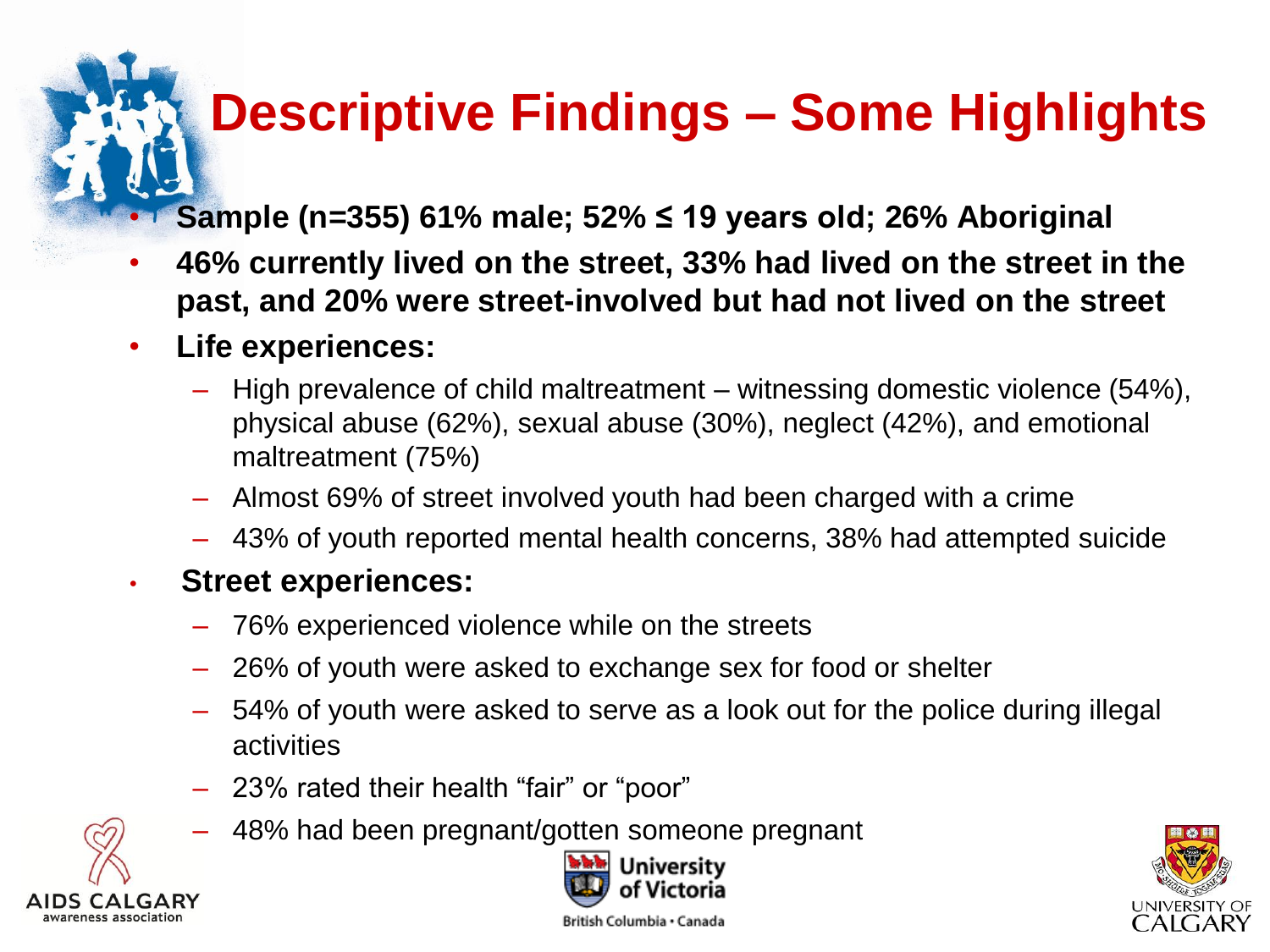

## **Selected Findings – Health and Health Services Use**

- Controlling for age group, ethnocultual group and sex:
	- significant health (physical, mental, violence) and health risk (pregnancy, survival/obligatory sex, prostitution, IDU) differences by level of street involvement
	- Youth living on the street were less likely than those who had not lived on the street to use a physician during office hours
	- those who had lived on the street were more likely to use services targeted to those at higher risk (e.g., mobile clinics, HIV/STI testing)

(Worthington & MacLaurin, *CdnJPubHlth,* 2009)





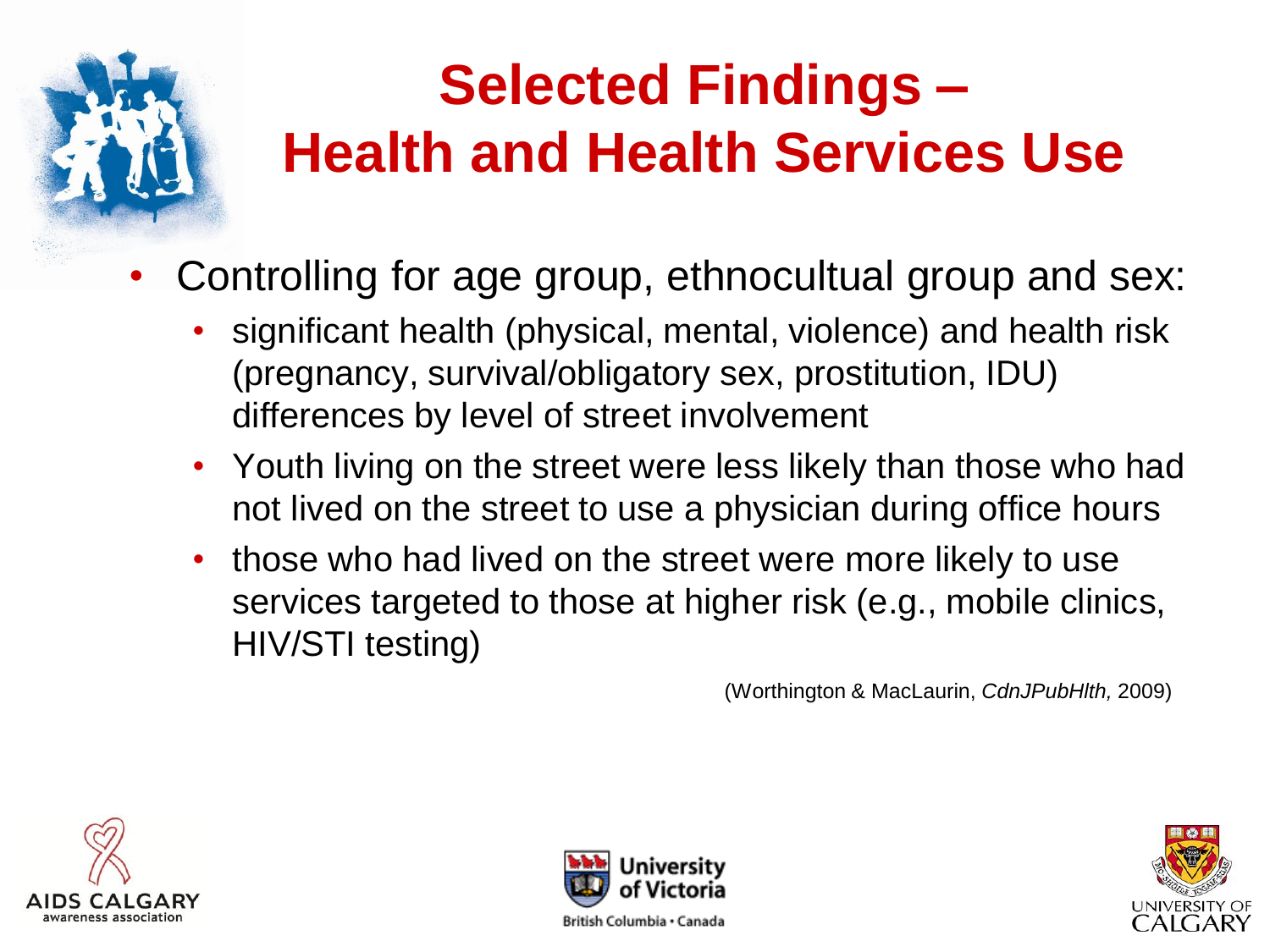![](_page_7_Picture_0.jpeg)

## **Selected Findings – HIV**

#### • **HIV Status**

- Of the 55% who had tested for HIV
	- 2% (4) reported they were HIV positive
	- 11% (13) said "I don't know"
	- 1.5% (3) said "results weren't clear"

Worthington et al., *CAHR conference* 2006 Worthington & MacLaurin, *CdnJPubHlth,* 2009

![](_page_7_Picture_8.jpeg)

![](_page_7_Picture_9.jpeg)

![](_page_7_Picture_10.jpeg)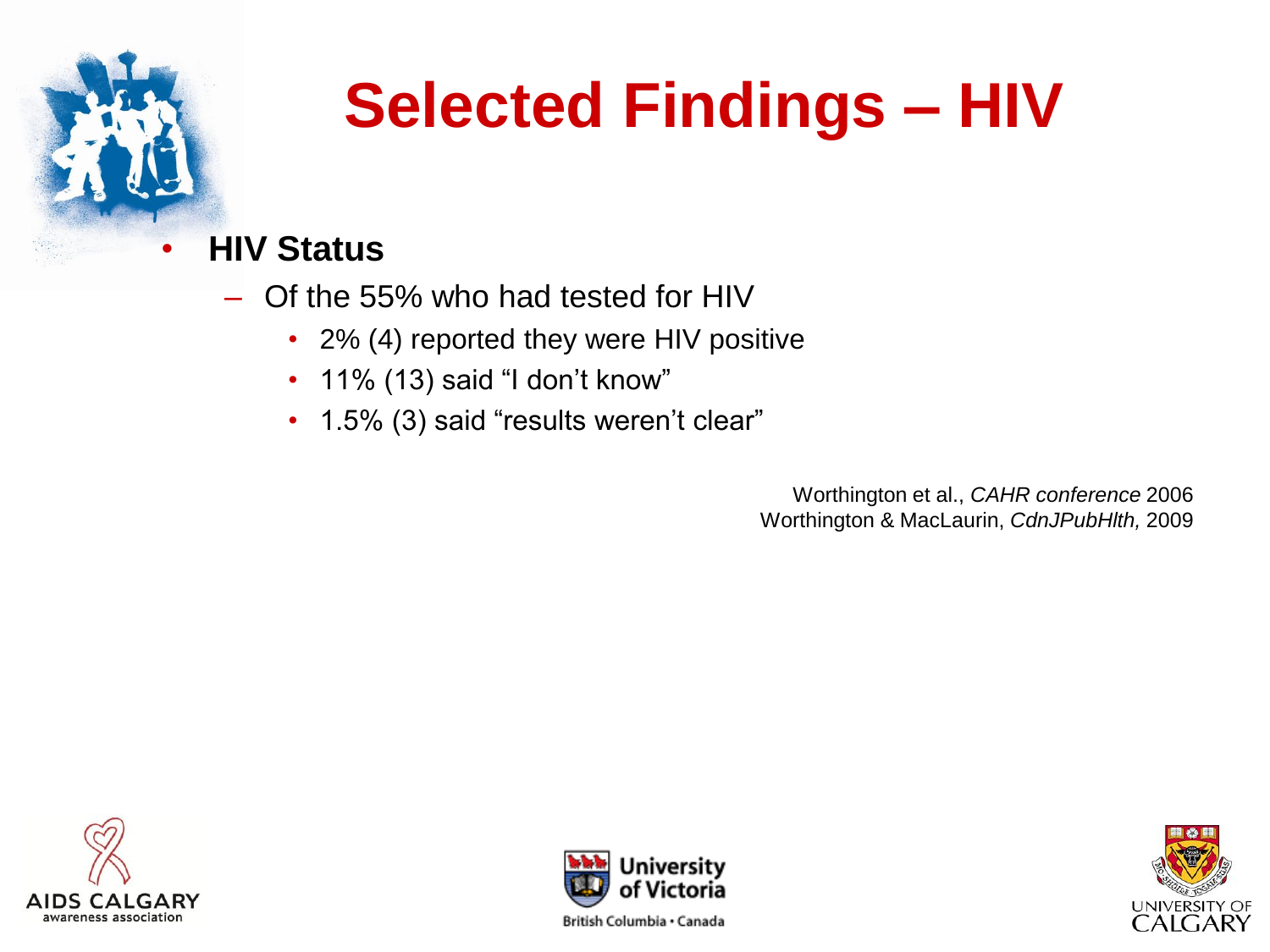![](_page_8_Picture_0.jpeg)

# **Selected Findings – HIV**

#### • **HIV Risk Perception**

- Overall, 79% youth perceived no/low HIV risk; no significant difference in risk perception by level of street involvement
- Of the HIV street risk experiences, only survival/obligatory sex significantly associated with perceived HIV risk

#### • **Condom Use**

– 26% said they "always" used condoms; controlling for age, ethnocultural group and sex, no significant difference in condom use by level of street involvement

> Worthington et al., *CAHR conference* 2006 Worthington & MacLaurin, *CdnJPubHlth,* 2009

![](_page_8_Picture_8.jpeg)

![](_page_8_Picture_9.jpeg)

![](_page_8_Picture_10.jpeg)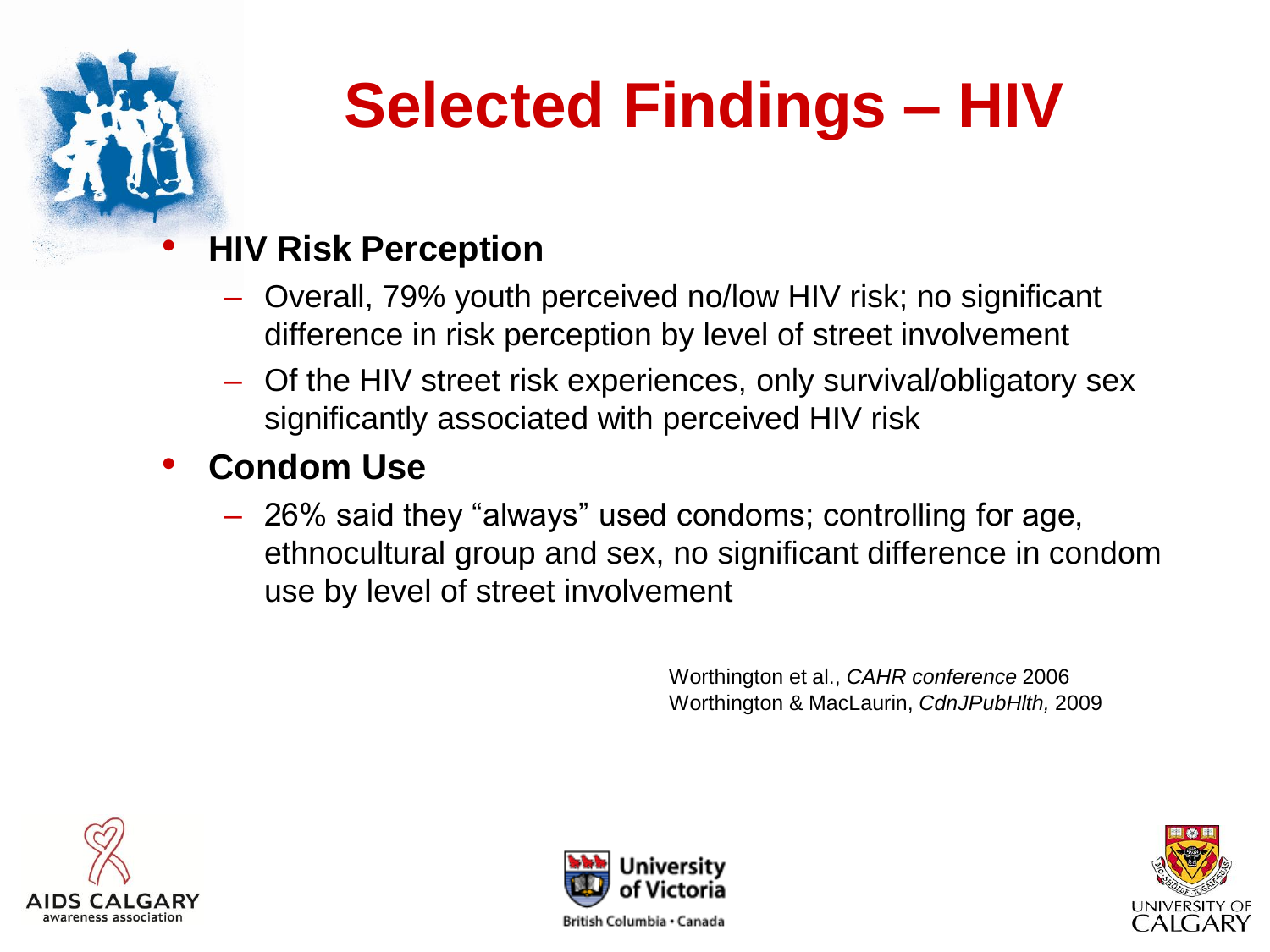### **Community Outcomes and Impacts (2009+)**

#### • **Community agencies**

– 8 used information to tailor services, 5 used data for funding proposals; (research) team development and communication

#### • **Street-involved youth/students**

- Education: 1 youth BSW; 1 youth MSW; Research Coordinator further grad studies; 2 research practicum for BSW students
- Service development for youth-run organizations

#### • **Outreach workers**

- Research training/ augment résumé
- **Policy players**
	- CHF Youth Sector planning document; CHF submission to Alberta's Child Intervention Review Panel; CHF youth plan

#### • **University researchers**

- Publications, 9 conference presentations
- Further community and academic partnerships Homelessness, Housing and Health ICE grant; CIHR intervention study; CBR pregnancy grant; CHF proposal development

![](_page_9_Picture_13.jpeg)

![](_page_9_Picture_14.jpeg)

![](_page_9_Picture_15.jpeg)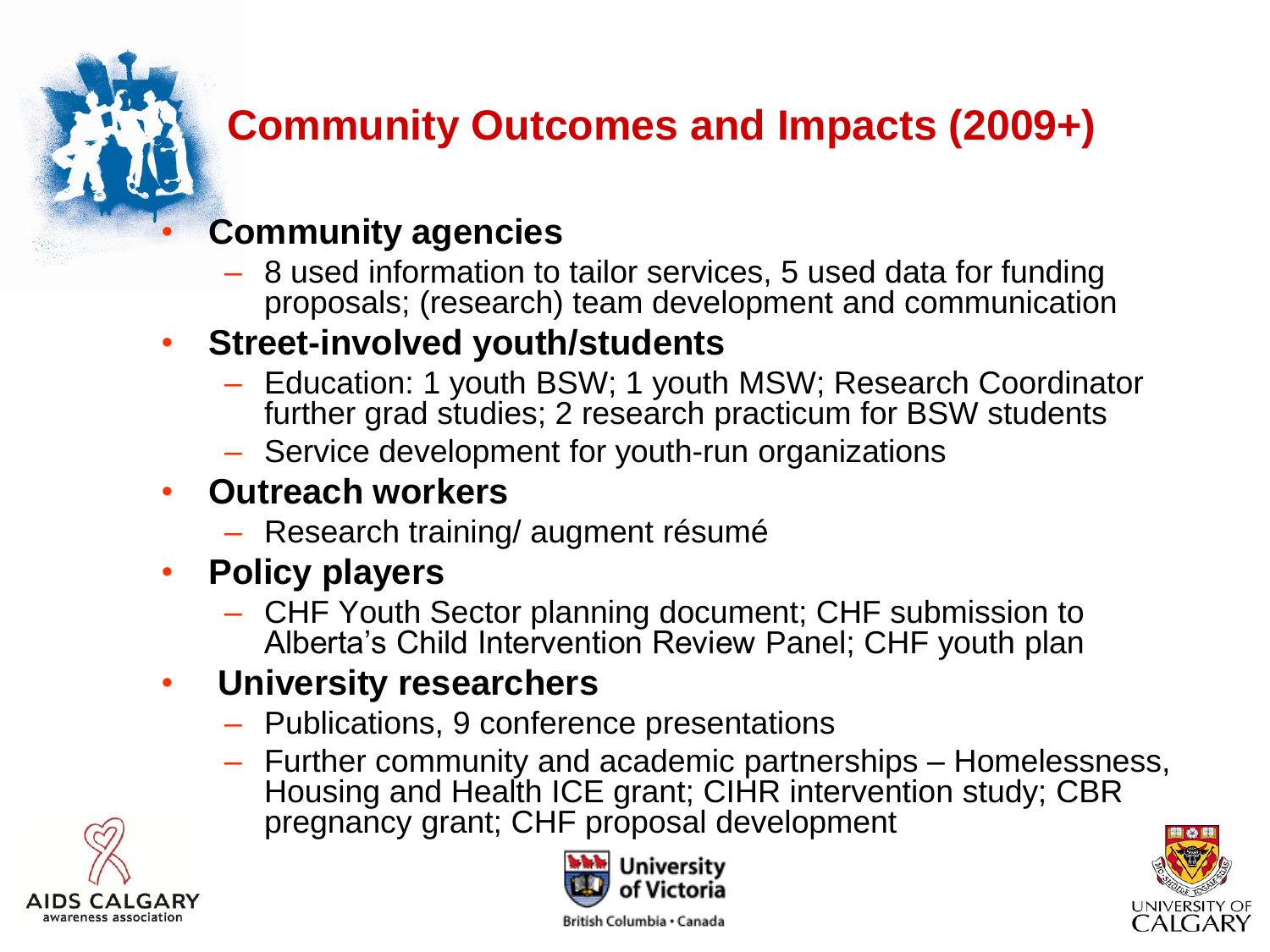## **CBR: Benefits and Challenges**

### • **Benefits**

- Integrated KTE
- Improved research Qs, processes, cultural alignment
- Community increased research capacity; research demystified
- Academics increased sensitivity to community **issues**
- Development of community and community-academic partnerships

## • **Challenges**

- Who/what is community?
- Time and resource intensive
	- Community: not often resourced for research; long timelines until information available
	- Academics: slow to publish
- Equity of relationships
- Research and advocacy

![](_page_10_Picture_14.jpeg)

![](_page_10_Picture_15.jpeg)

![](_page_10_Picture_16.jpeg)